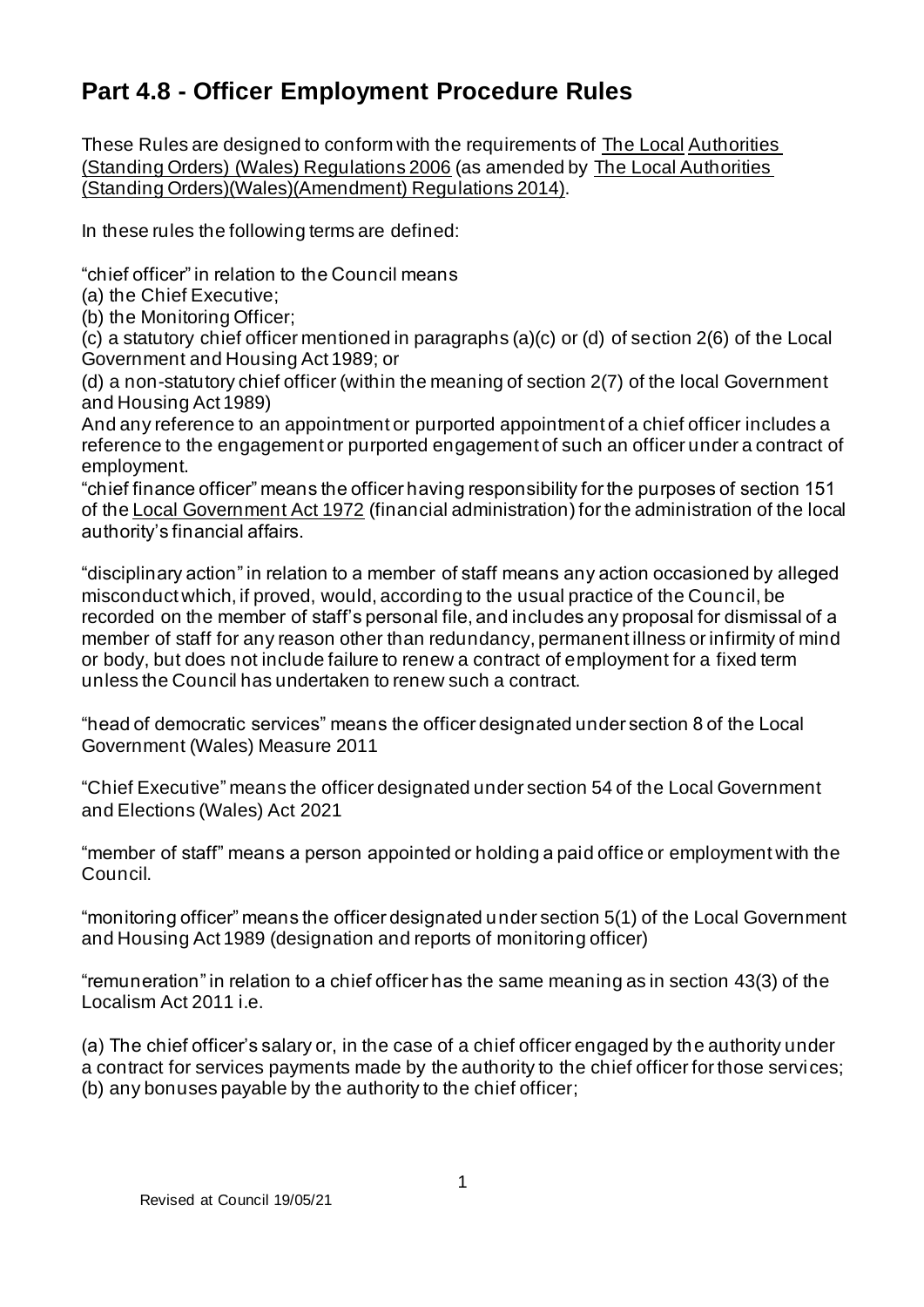(c) any charges, fees or allowances payable by the authority to the chief officer;

(d) any benefits in kind to which the chief officer is entitled as a result of the chief officer's office or employment;

(e) any increase in or enhancement of the chief officer's pension entitlement where the increase or enhancement is as a result of a resolution of the authority; and

(f) any amounts payable by the authority to the chief officer on the chief officer ceasing to hold office under or be employed by the authority, other than amounts that may be payable by virtue of any enactment.

For details relating to appointments, composition and functions of the relevant Appointments Committees and Investigation Committees see Part 3 of the Council's Constitution.

# **1. RECRUITMENT AND APPOINTMENT**

- (a) Declarations
	- i) The Council will draw up a statement requiring any candidate for appointment as an officer to state in writing whether they are the parent, grandparent, partner, child, stepchild, adopted child, grandchild, brother, sister, uncle, aun t, nephew or niece of an existing Councillor or officer of the Council; or of the partner of such persons.
	- ii) No candidate so related to a Councillor or an officer will be appointed without the authority of the relevant chief officer or an officer nominated by him/her.
- (b) Seeking support for appointment.
	- i) Subject to paragraph (iii), the Council will disqualify any applicant who directly or indirectly seeks the support of any Councillor for any appointment with the Council. The content of this paragraph will be included in any recruitment information.
	- ii) Subject to paragraph (iii), no Councillor will seek support for any person for any appointment with the Council.
	- iii) Nothing in paragraphs (i) and (ii) above will preclude a Councillor from giving a written reference for a candidate for submission with an application for appointment.

# **2. RECRUITMENT OF CHIEF EXECUTIVE, DIRECTORS AND HEADS OF SERVICE**

- (i) Where the Council proposes to appoint a Chief Officer and the remuneration it proposes to pay is £100,000 or more per annum it will:
- (a) draw up a statement specifying:
	- i) the duties of the officer concerned; and
	- ii) any qualifications or qualities to be sought in the person to be appointed;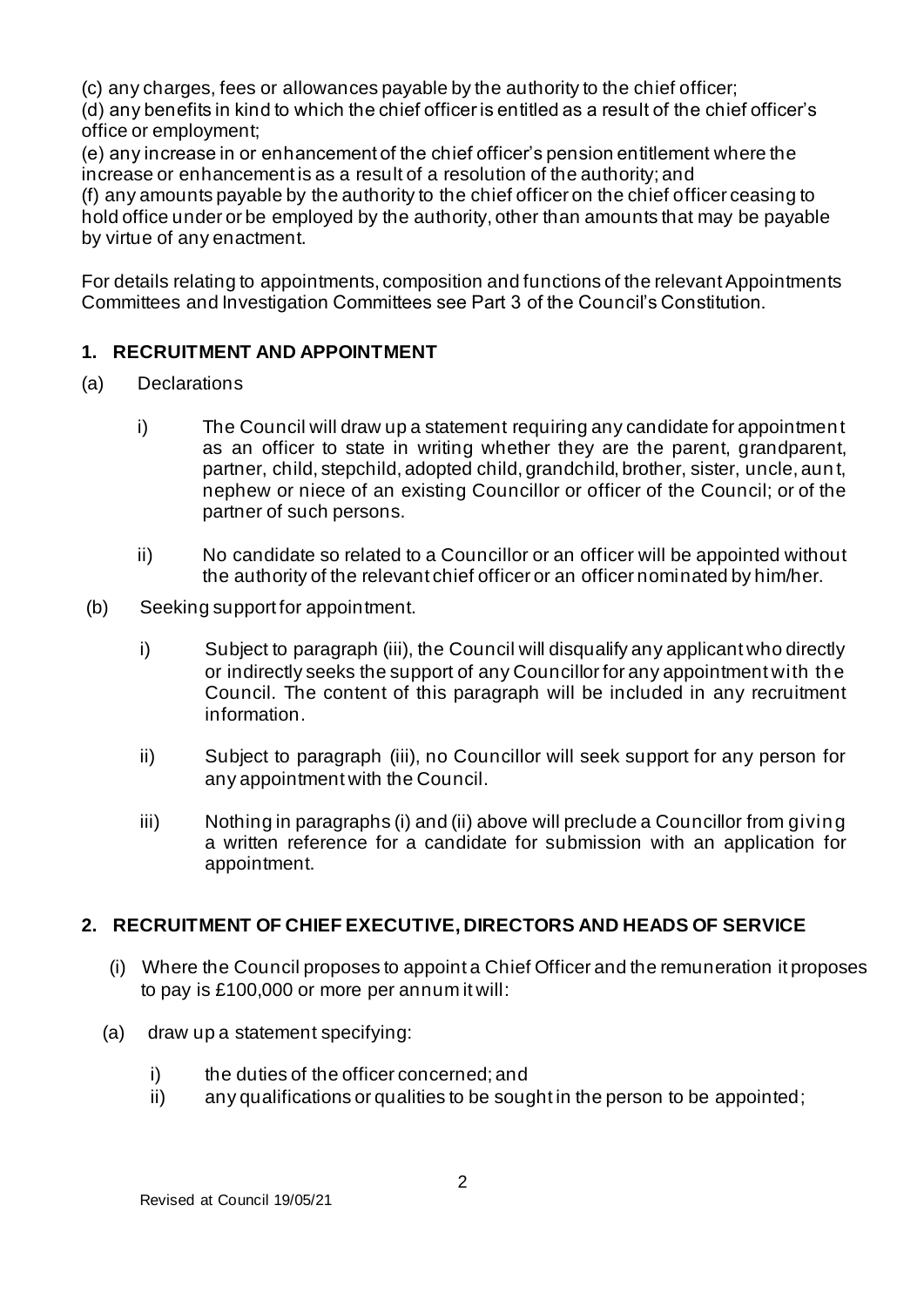- (b) make arrangements for the post to be publicly advertised in such a way as is likely to bring it to the attention of persons who are qualified to apply for it; and
- (c) make arrangements for a copy of the statement mentioned above to be sent to any person on request.
- (ii) Where sub-paragraphs 2(i)(a)(i)&(ii) apply the Council is not required to take the step set out in sub-paragraph 2(i)(b) above if it proposes to appoint the chief officer for a period of no longer than 12 months.
- (iii) determine the level, and any change in the level, of the remuneration to be paid to a chief officer.

## **3. APPOINTMENT OF CHIEF EXECUTIVE**

The full Council will approve the appointment of Chief Executive following the recommendation of such an appointment by Appointments Committee "A".

## **4. APPOINTMENT OF DIRECTORS AND HEADS OF SERVICE**

- 4.1 Appointments Committee "A" will appoint Directors
- 4.2 Appointments Committee "B" will appoint Heads of Services including the Monitoring Officer and the Head of Democratic Services

#### **5. SHORT-LISTING FOR APPOINTMENT OF CHIEF EXECUTIVE, DIRECTORS AND HEADS OF SERVICE**

5.1 The following arrangements shall apply for short-listing and appointment whether or not external candidates are to be considered:

|                          | <b>Short-listing</b>                                                                                                                                                                                                                         | <b>Appointment by</b>                                                |
|--------------------------|----------------------------------------------------------------------------------------------------------------------------------------------------------------------------------------------------------------------------------------------|----------------------------------------------------------------------|
| <b>Chief Executive</b>   | Appointments<br>Committee "A"                                                                                                                                                                                                                | Council on the<br>recommendation of<br>Appointments<br>Committee "A" |
| Director(s)              | Eight members of Appointments<br>Committee "A" reflecting the<br>political balance of the Council<br>and chosen on rota via alpha-<br>betical order (to also include the<br>Cabinet Member within whose<br>service area the post is located) | Appointments<br>Committee "A"                                        |
| <b>Heads of Services</b> | Relevant Director for the service<br>concerned in consultation with<br>the relevant Cabinet Member(s)<br>and relevant Chair of Scrutiny<br>Committee.                                                                                        | Appointments<br>Committee "B"                                        |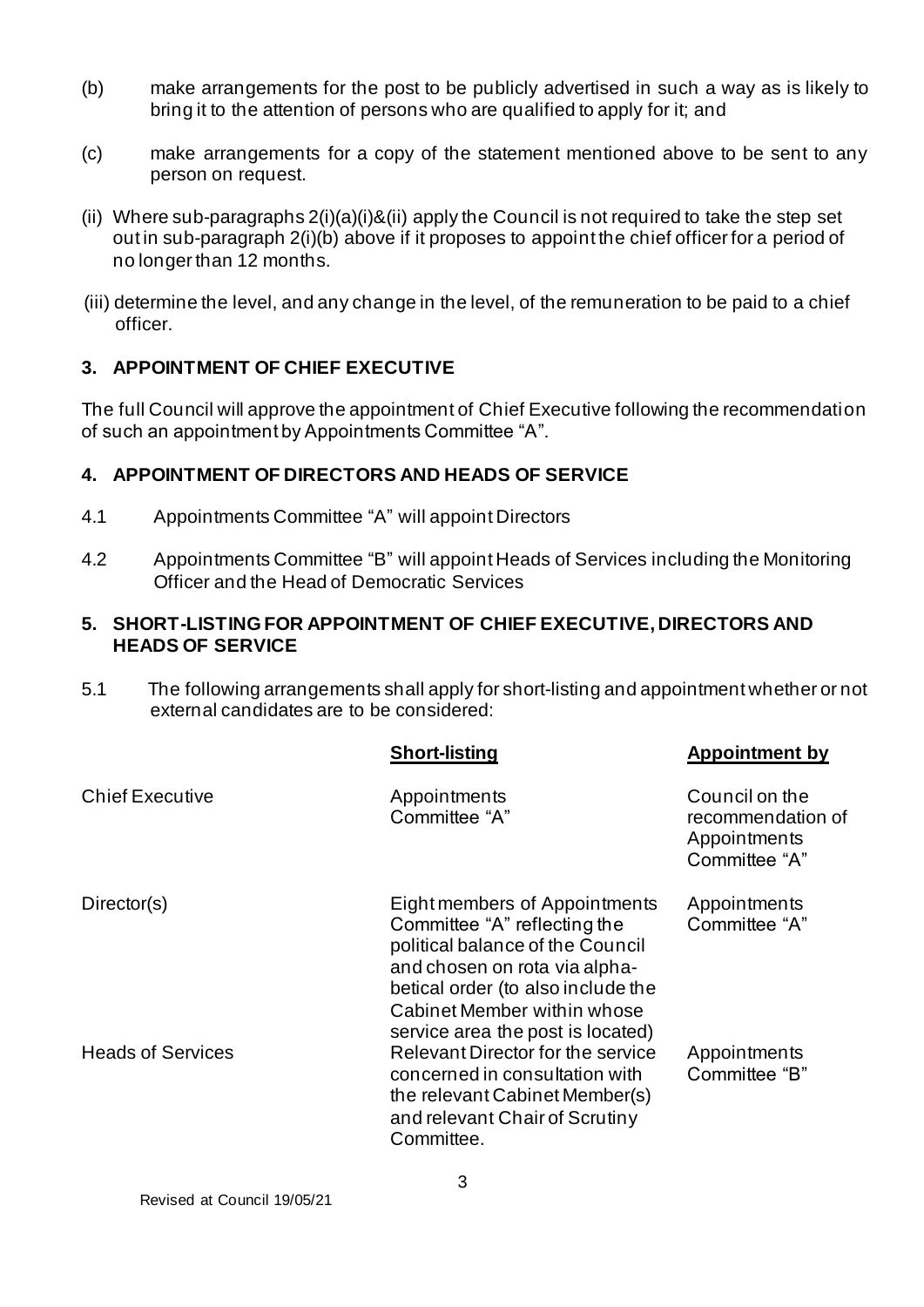5.2 Where no qualified person has applied who meets the essential requirements of the post, the persons responsible for short-listing applicants for the appointment shall be authorised not to proceed with the appointment and approve further arrangements for advertisement of the post(s) in accordance with paragraph 2(b) above.

#### **6. OTHER APPOINTMENTS**

## **(a) OFFICERS BELOW HEAD OF SERVICES**

Appointment of officers below Heads of Service (other than assistants to political groups) is the responsibility of the Chief Executive or his/her nominee, and may not be made by Councillors, except that the appointment of teachers and other staff of schools employed by the local education authority is dealt with by regulations made under Section 35(4) and (5) of the Education Act 2002.

## **(b) ASSISTANTS TO POLITICAL GROUPS**

Appointment of an assistant to a political group shall be made in accordance with the wishes of that political group.

#### **7. DISCIPLINARY ACTION**

- (a) The Chief Executive, Monitoring Officer and Chief Finance Officer and the Head of Democratic Services, or an officer to whom disciplinary action is proposed where the officer was, but at the time of the proposed disciplinary action no longer is, the Chief Executive, the Monitoring Officer, the Chief Finance Officer or the Head of Democratic Services and the alleged misconduct or, as the case may be, the reason for the proposal for dismissal, occurred during the period when the officer was one of those officers, may be suspended whilst an investigation takes place into alleged misconduct. That suspension will be on full pay and last no longer than two months. No other disciplinary action may be taken in respect of any of the above officers except in accordance with a recommendation in a report made by a designated independent person appointed by the Council's Investigation Committee.
- (b) Disciplinary action against Directors will be undertaken by Investigation Committee "A".
- (c) Disciplinary action against Heads of Service will be undertaken by Investigation Committee "B".
- (d) Disciplinary action against an assistant to a political group is a matter for the political group that appointed that person.
- (e) Disciplinary action against, or suspension of teachers and other staff of schools employed by the local education authority is dealt with by regulations made under Section 35(4) and (5) of the Education Act 2002.